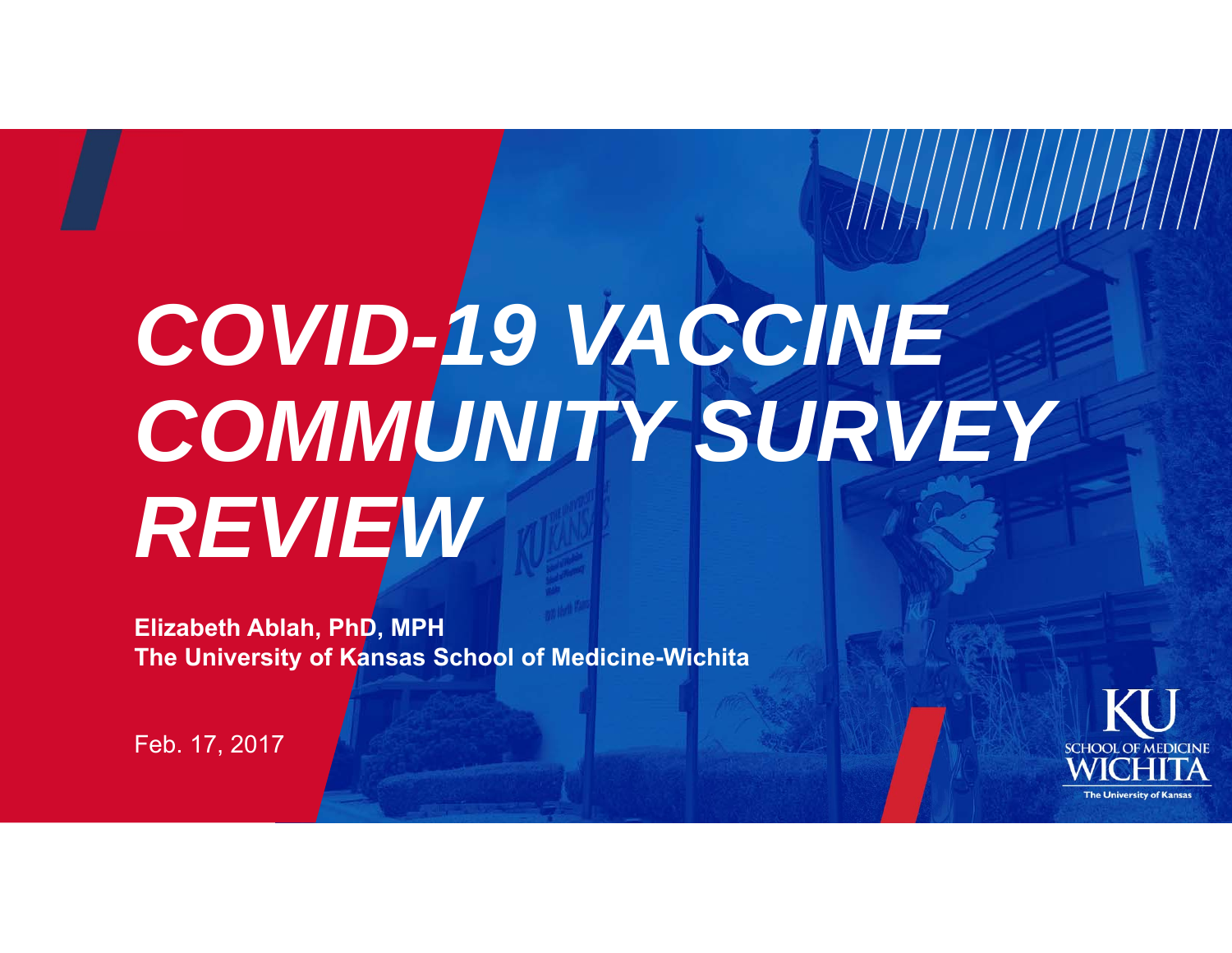## BACKGROUND

- •**A seven-county region in South Central Kansas partnered with the University of Kansas School of Medicine-Wichita to develop and administer an online COVID-19 vaccine survey.** 
	- •Results in this presentation are only for Sedgwick County, but other counties had similar results.
- •**The primary goal of the survey was to learn the percentage of people who would receive the COVID-19 vaccine and to identify trusted sources of information.**

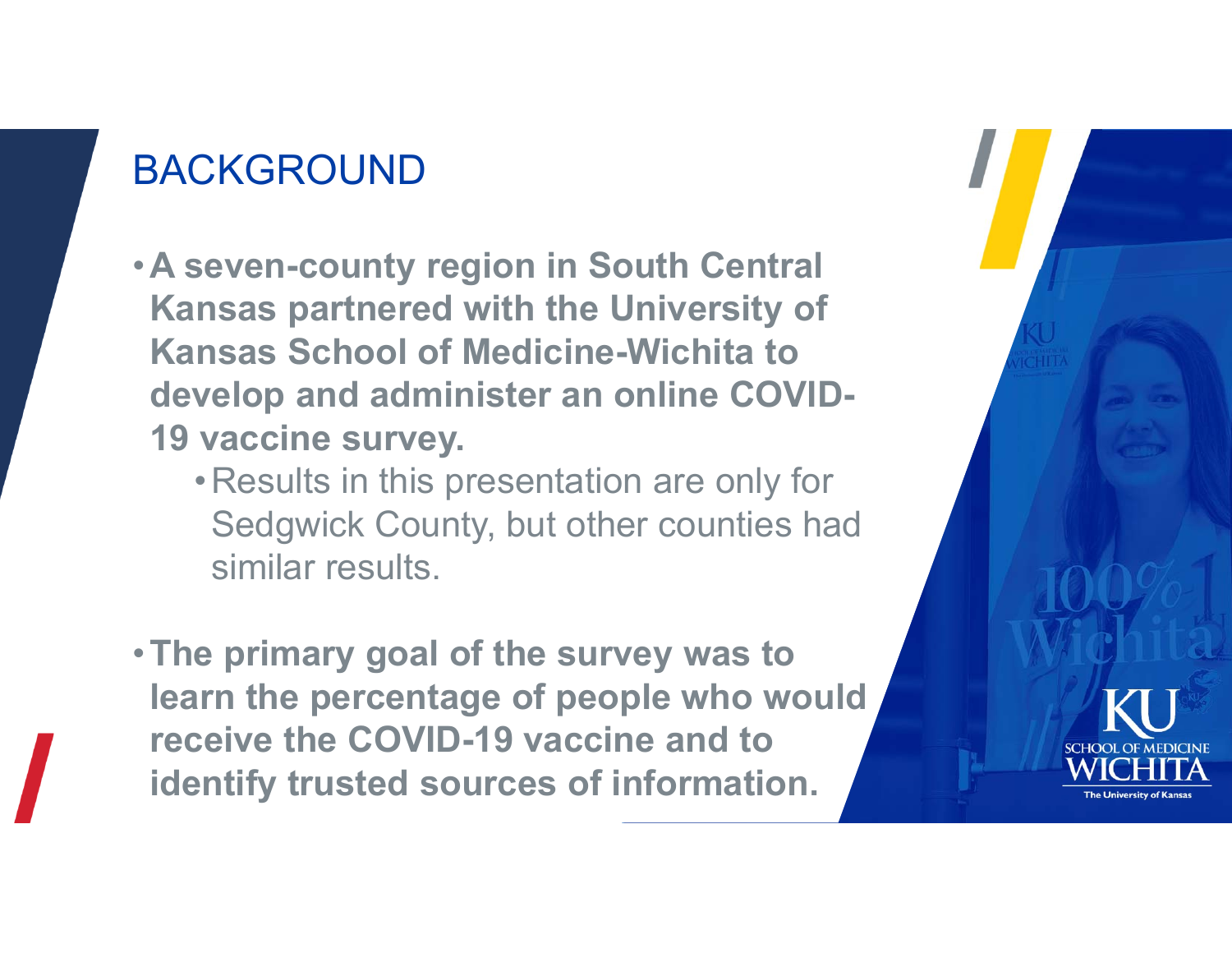# BACKGROUND

- •**Survey was open from November 16 through December 16, 2020.**
- •**It was available in English, Spanish, and Vietnamese.**

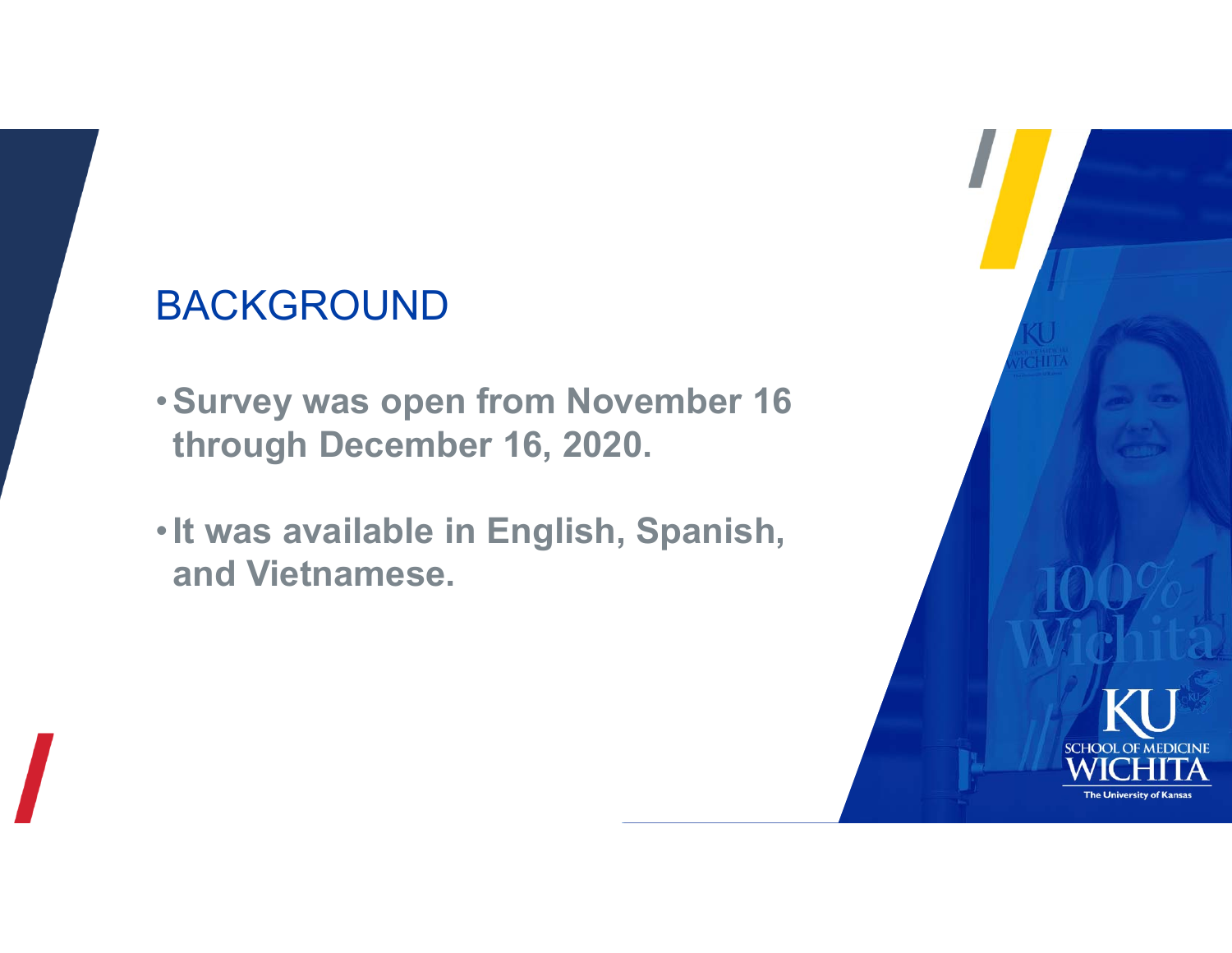## RESPONDENT DEMOGRAPHICS

- **The survey was completed by 2.3% of Sedgwick County's total population of those 18 years or older.**
- **Most identified as female (59%).**
- **Most reported being**
	- 50 years or older (41%)
	- 35 to 49 years (29%)
	- 25 to 34 years (17%)
- **A large majority reported being non-Hispanic and White/Caucasian (92%).**

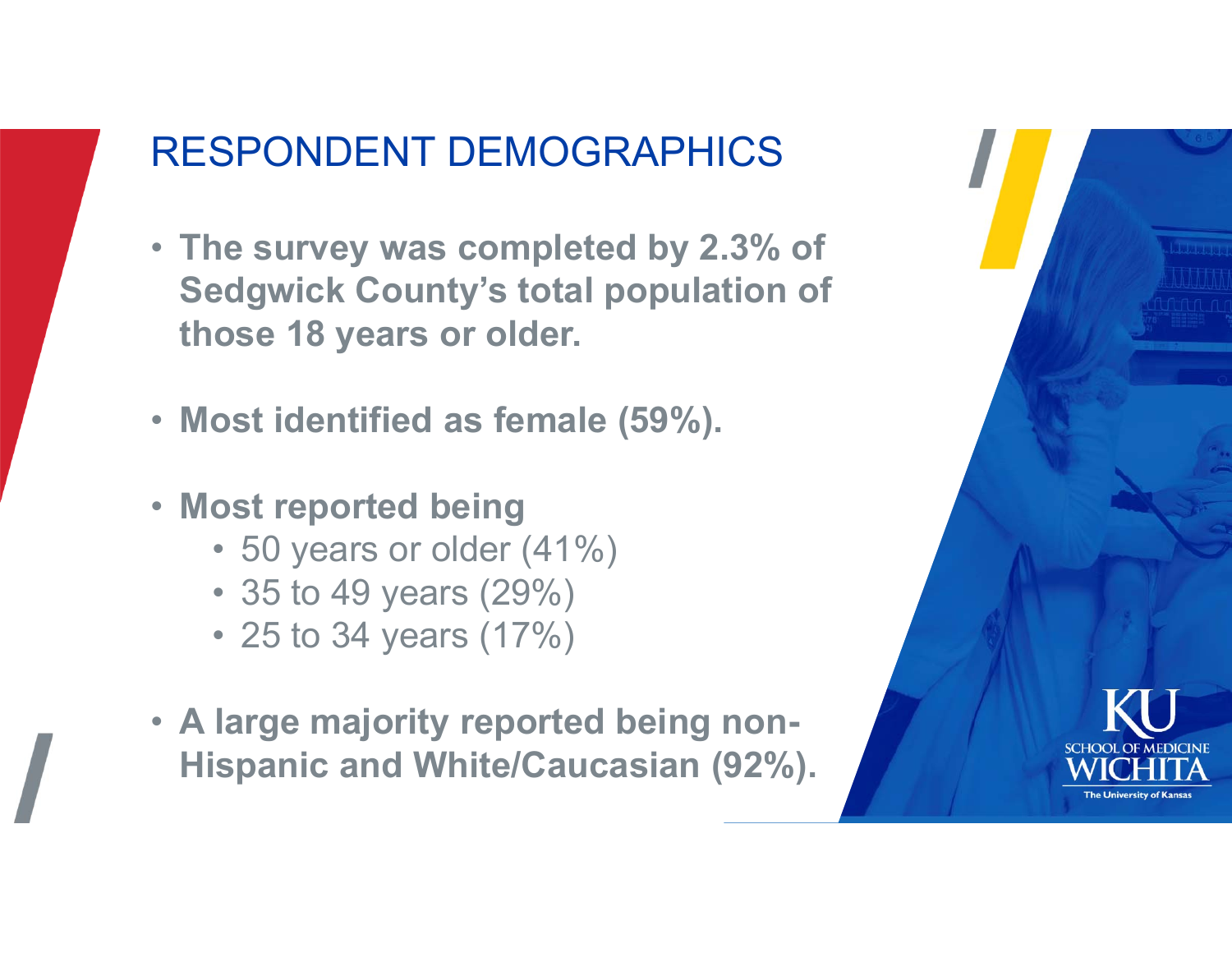# RESPONDENT DEMOGRAPHICS

- **More than one-third (38%) reported being a college graduate.**
- **Most reported their annual income was more than \$22,631, before taxes.**
- **Top professions of 17 listed:**
	- Retired (16%)
	- Health care and social assistance industries (15%)
	- Education (13%)

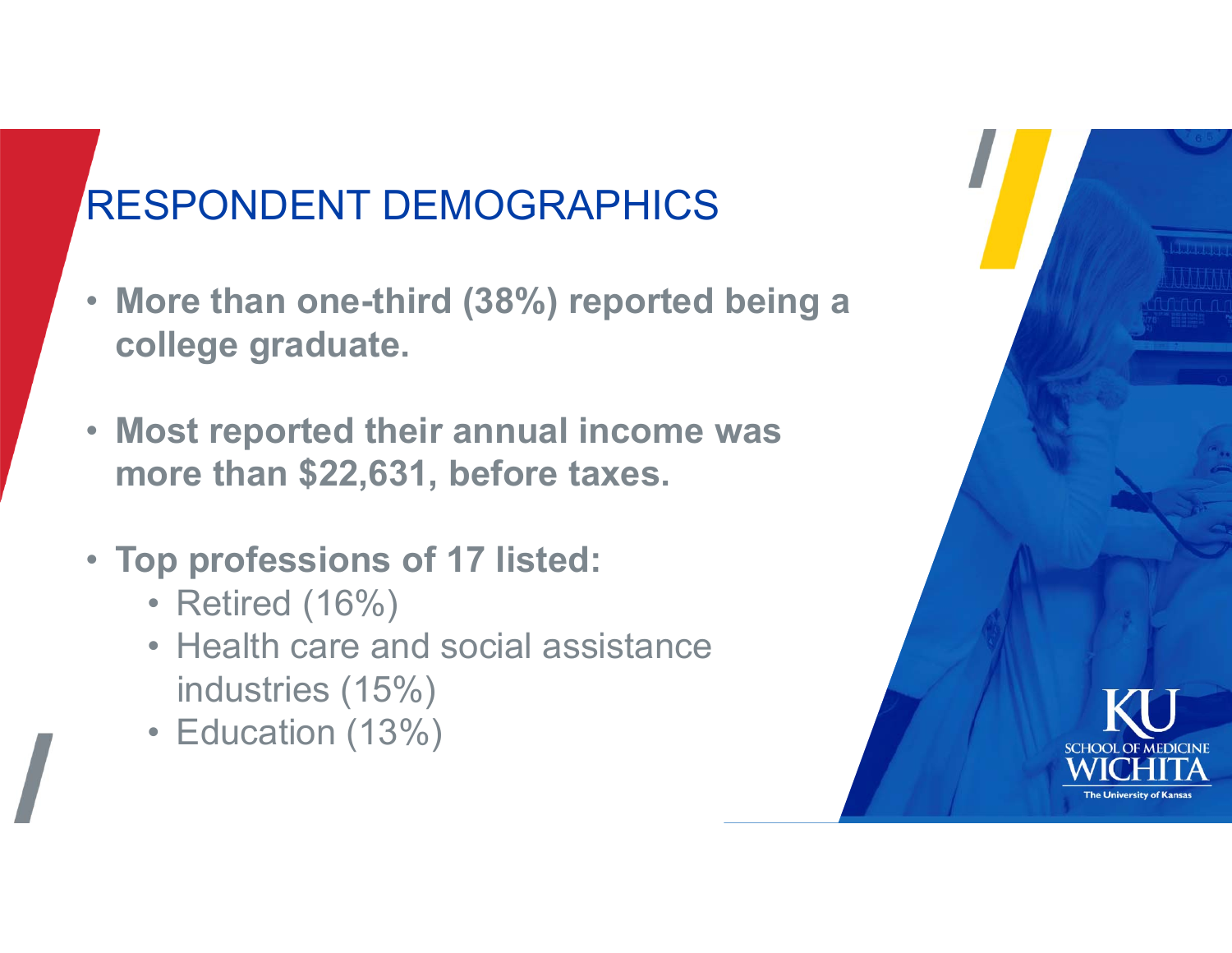#### COVID-19 VACCINE INTENTIONS

Of the 9,014 residents to access to the survey, 65% plan to get the COVID-19 vaccine.





//////////////////////////////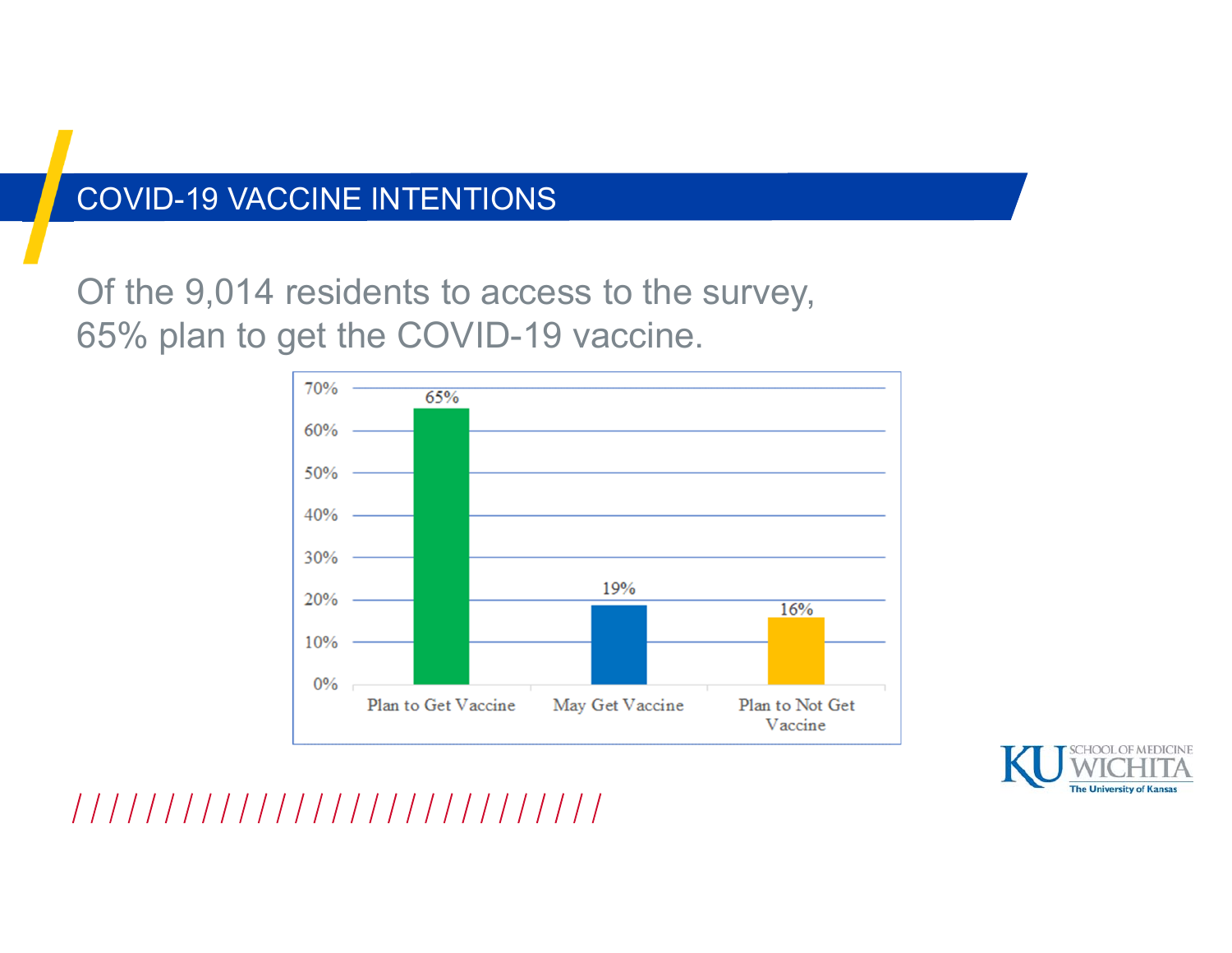# TRUSTED SOURCES

- •**Residents reported that the following resources were considered the most trusted sources of information about the COVID-19 vaccine.** 
	- •doctors/medical providers (84%)
	- •researchers (82%)
	- •pharmacies (75%)
	- •government agencies (74%)

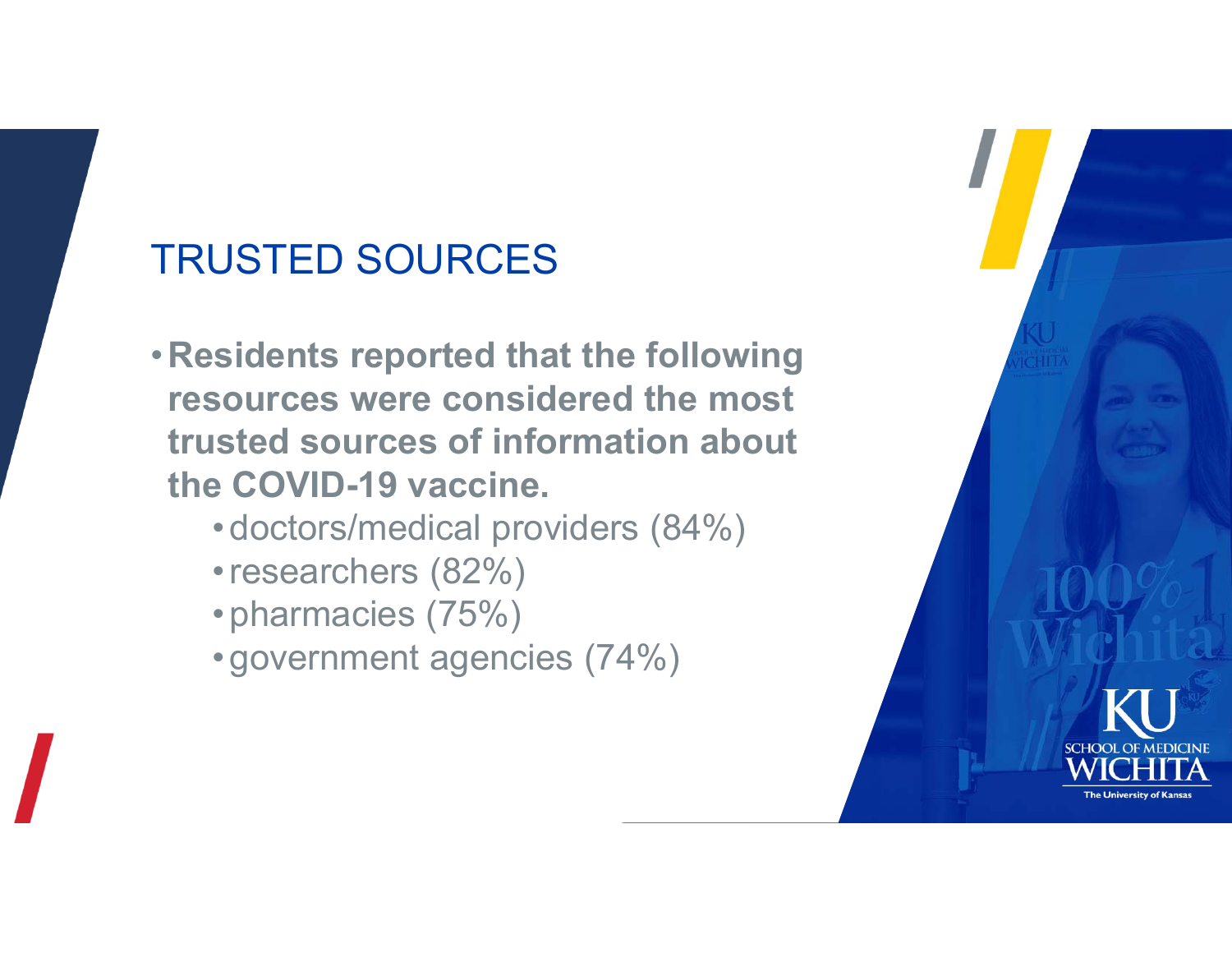#### TRUSTED SOURCES





///////////////////////////////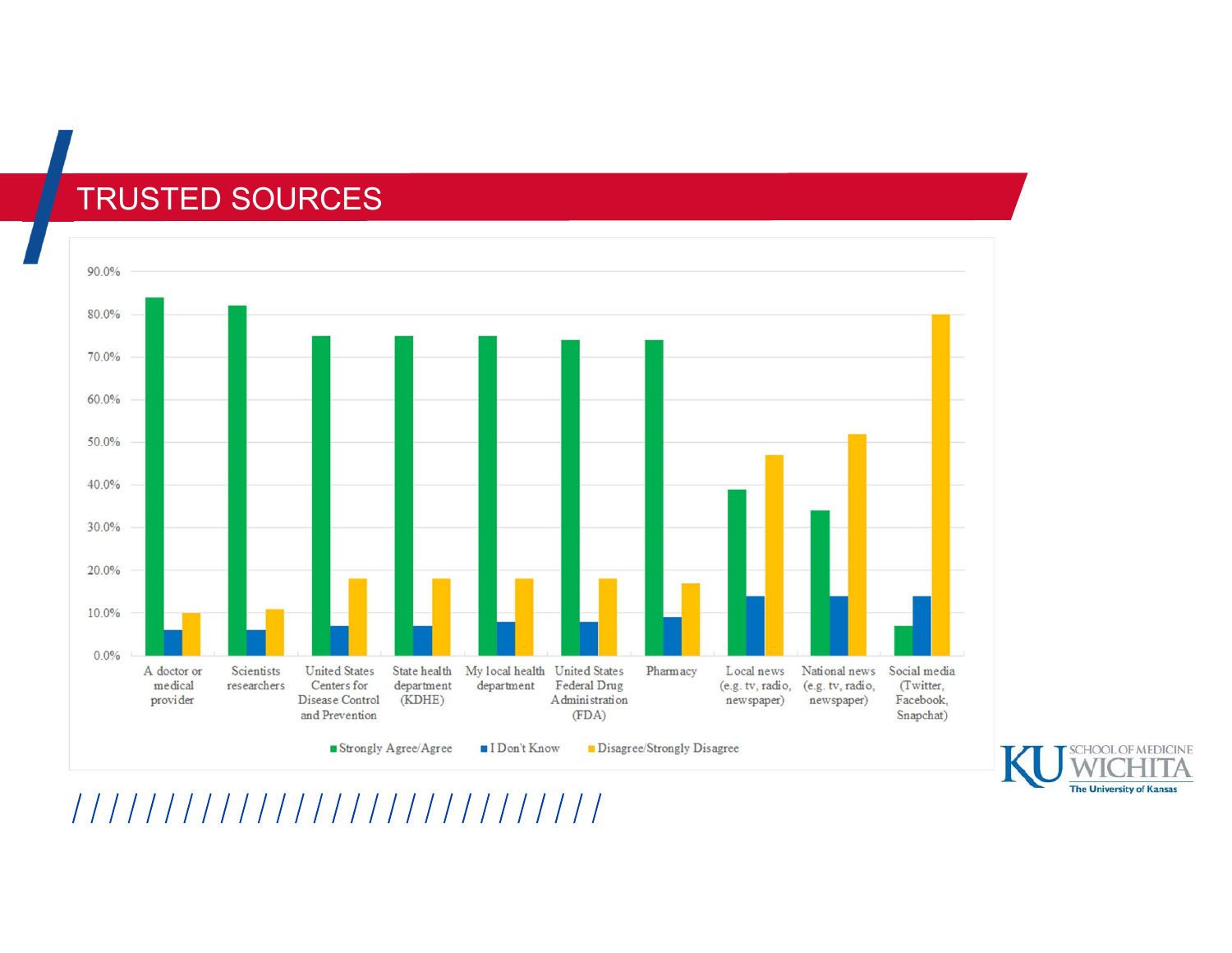#### VACCINE CONCERNS





//////////////////////////////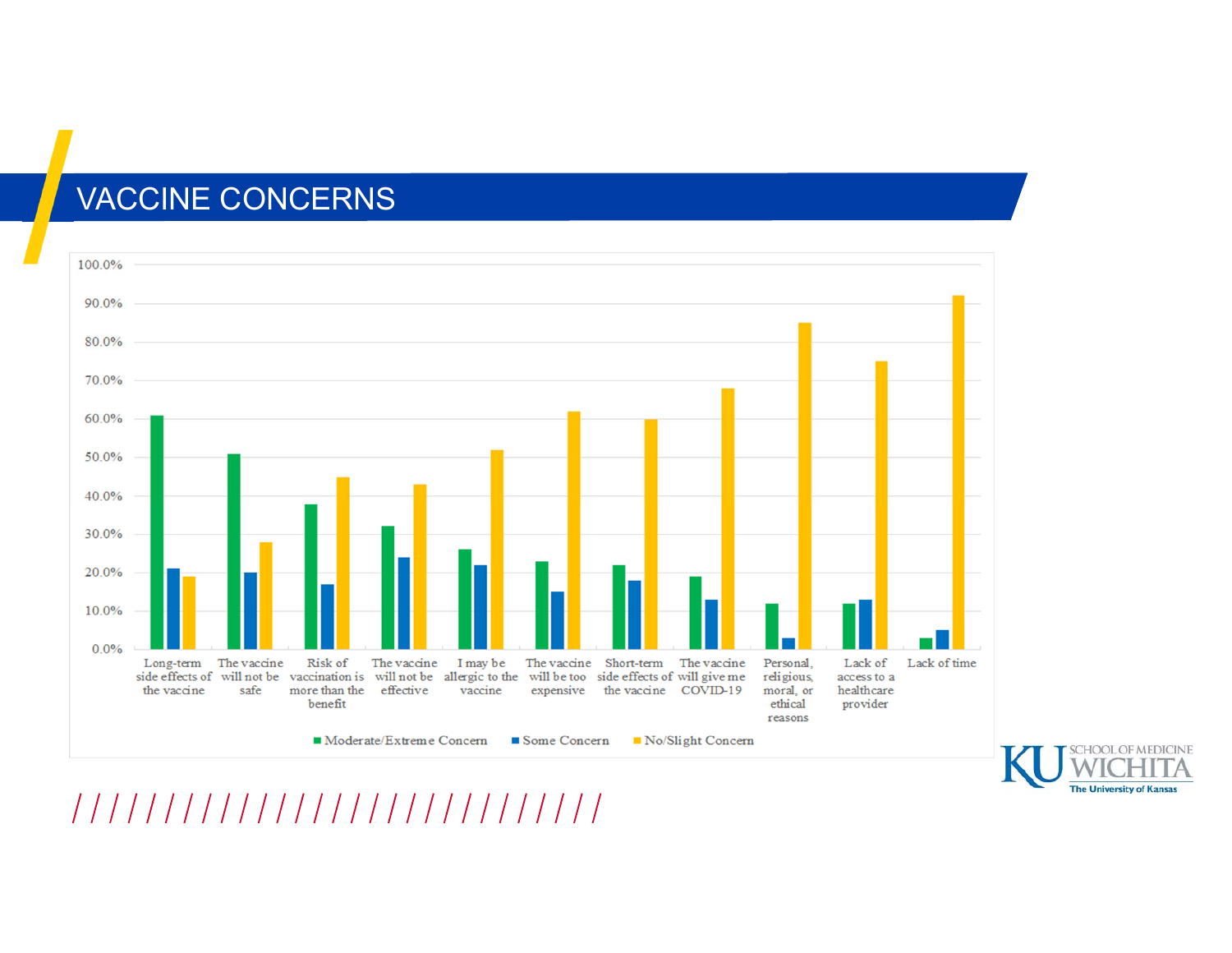# TOP THEMES FOR NOT WANTING COVID-19 VACCINE

- **Do not trust the vaccine.**
- **Do not need the vaccine; COVID-19 is not that bad.**
- **Might get vaccine after I see what longterm effects of others have from it.**

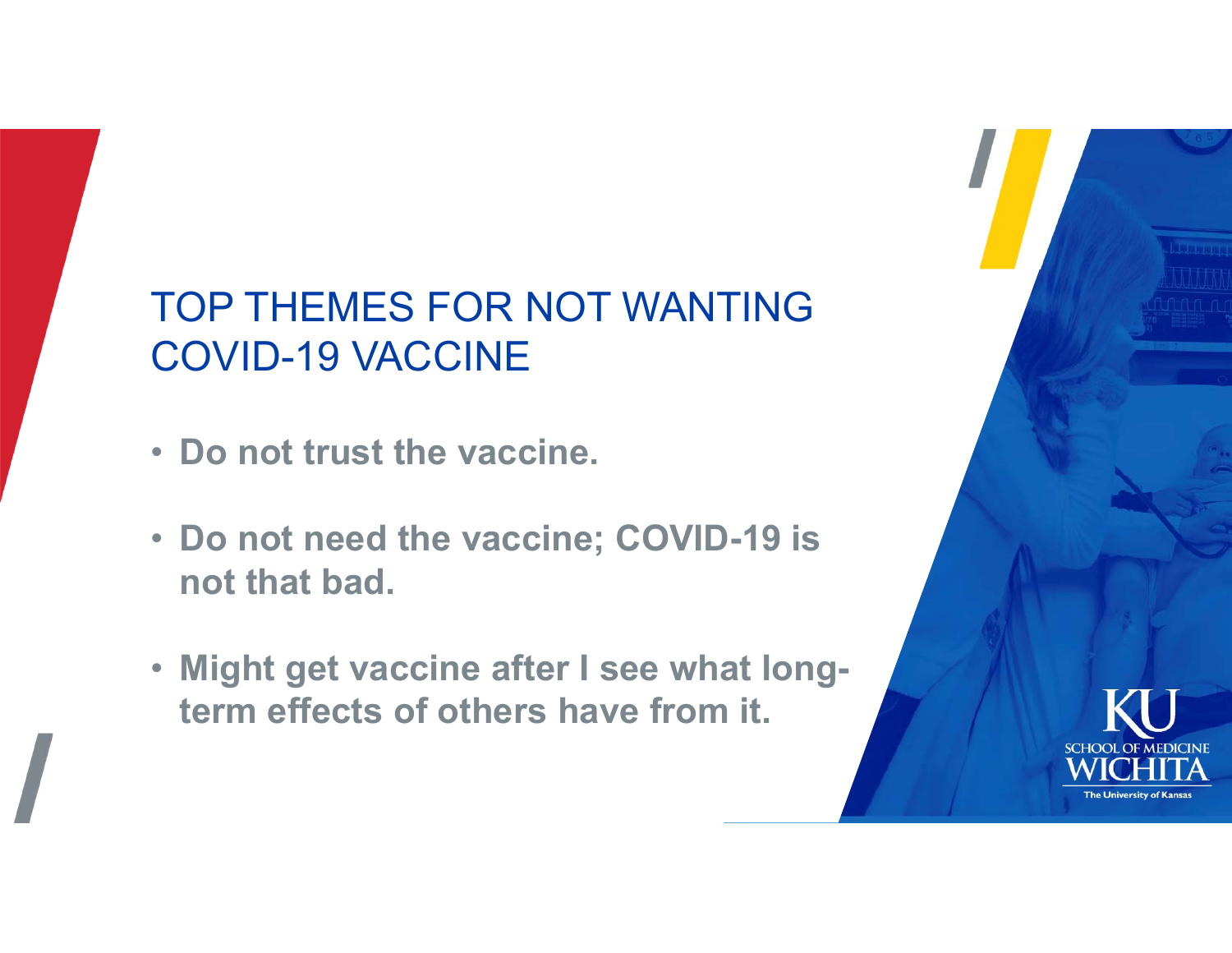# NEXT STEPS

- •**The data will help Sedgwick County to:**
	- •adjust thresholds for the local vaccine schedule.
	- •place ads or material where residents are more likely to see information.
	- •create messages and opportunities for sharing information about the vaccine to instill vaccine confidence and reduce misinformation.